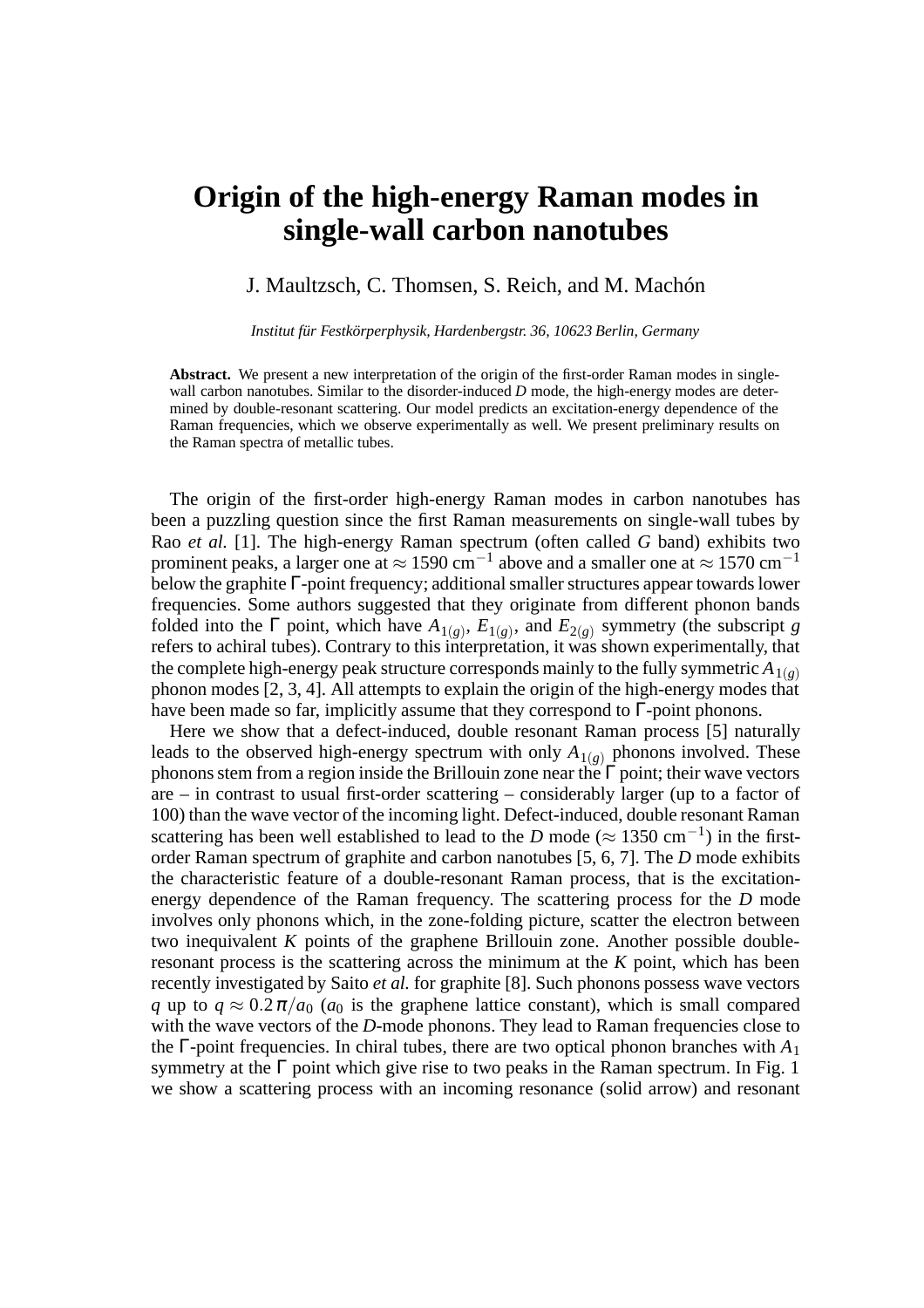

**FIGURE 1.** Double resonant scattering process leading to the high-energy modes. The solid arrow indicates an resonant absorption of a photon. The near Γ-point part of the phonon dispersion is shown schematically, at the intersection with the electronic bands the excited electron is scattered in another resonant transition (dashed arrows).

scattering of the excited electron by a phonon (dashed arrow). The angular momentum quantum number of  $A_{1(g)}$  phonons is  $\tilde{m} = 0$ ; therefore the electron is always scattered within the same band by the phonon. In the zone-folding picture, the  $\tilde{m} = 0$  phonon branches contain the Γ point of graphite. The two  $\tilde{m} = 0$  optical branches near the Γ point are depicted schematically with the  $\Gamma$  point at the wave vector of the excited electron; the phonon energy axis is inverted to indicate Stokes scattering. Out of all transitions the resonantly excited electron can make, the intersection points of the phonon and electron dispersion indicate the resonant ones. The phonon wave vector and frequency for such a resonant transition are uniquely determined for each phonon branch; the Raman signal at this frequency is strongly enhanced.

As a first approximation, we used a model phonon dispersion relation based on the dispersion of graphene. The upper branch exhibits an overbending, i.e., the maximum phonon frequency occurs away from the  $\Gamma$  point. The magnitude of a (possible) splitting of the Γ-point phonons does not influence the general results or the consequences of our model, because the involved phonon wave vectors are sufficiently large. For simplicity, we took the electronic band structure in the symmetry-based tight-binding approximation [9]. We calculated the Raman cross section as a function of the phonon energy according to a second-order process with a defect involved in one of the transitions [6]. The matrix elements were assumed to be wave-vector independent, but we included them in terms of selection rules for electron-photon and electron-phonon coupling.

In Fig. 2 (*left*) we show a calculated Raman spectrum of the (15,6) tube (lower curve) for an excitation energy 2.18 eV. The upper curve is an experimental spectrum of bundled single-wall nanotubes with a mean tube diameter of 1.45 nm taken at the same energy. The experimental spectrum is very well reproduced by our calculation. There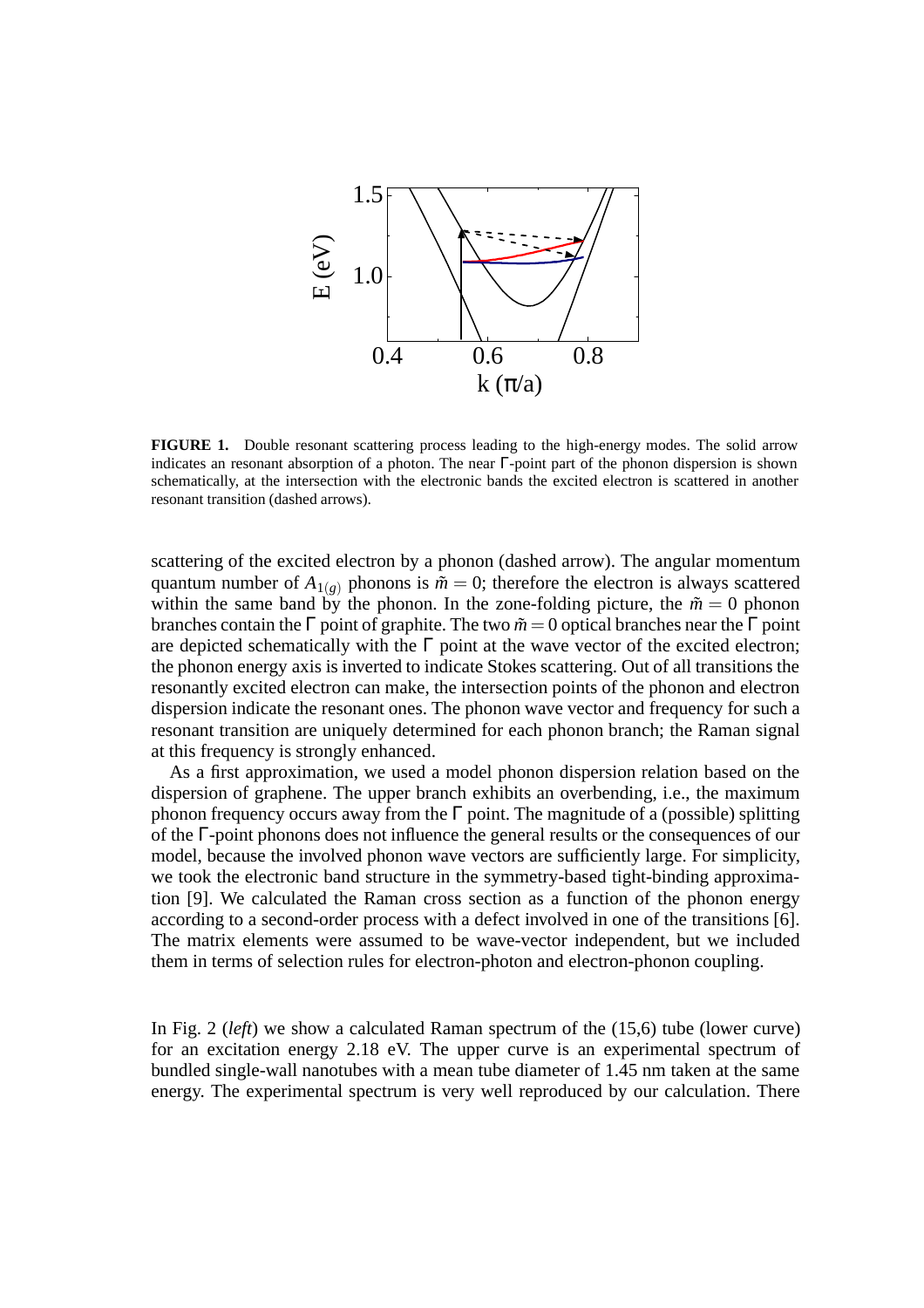

**FIGURE 2.** *Left:* Calculated Raman spectra for the (15,6) tube (lower curve) for an excitation energy 2.18 eV, and experimental Raman spectrum (upper curve) of tubes with diameter 1.4 nm at the same excitation energy. *Right:* Experimental (open circles) and theoretical (closed circles) values for the frequencies of the high-energy Raman modes. Triangles indicate the position of the graphite *G* mode.

is a minimum between the two largest peaks around the graphite Γ-point frequency  $(1588 \text{ cm}^{-1})$  in our model dispersion); the upper peak has a larger amplitude than the lower one. The model comprises the smaller structures in the high-energy range as well. At a given laser energy, several electronic bands can be involved, which leads to a signal from phonons of the same branch with different wave vectors and hence frequency. In principle, those processes contribute more to the Raman signal which occur at a higher electronic density of states (smaller phonon wave vectors). Therefore, depending on the particular tube and the laser energy, contributions from other electronic bands vary in intensity compared to the strongest peaks. For the same reason, the absolute intensities depend on the laser energy as well; for tubes with diameters between 1.3 nm and 1.5 nm and excitation energies in the range of visible light, the Raman intensity decreases with increasing laser energy. Finally, we find an excitation-energy dependence of the Raman frequencies both in experiment and theory [10] which is the signature of a double-resonant process. In Fig. 2 (*right*) the experimental and theoretical frequencies of the high-energy modes are shown by open and closed circles, respectively, as a function of excitation energy. The upper peak shifts towards higher frequency, which reflects the overbending in the upper phonon branch, while the frequency of the lower peak decreases with increasing laser energy. For comparison, the Raman frequency of graphite is indicated (triangles), which does not depend on the laser energy.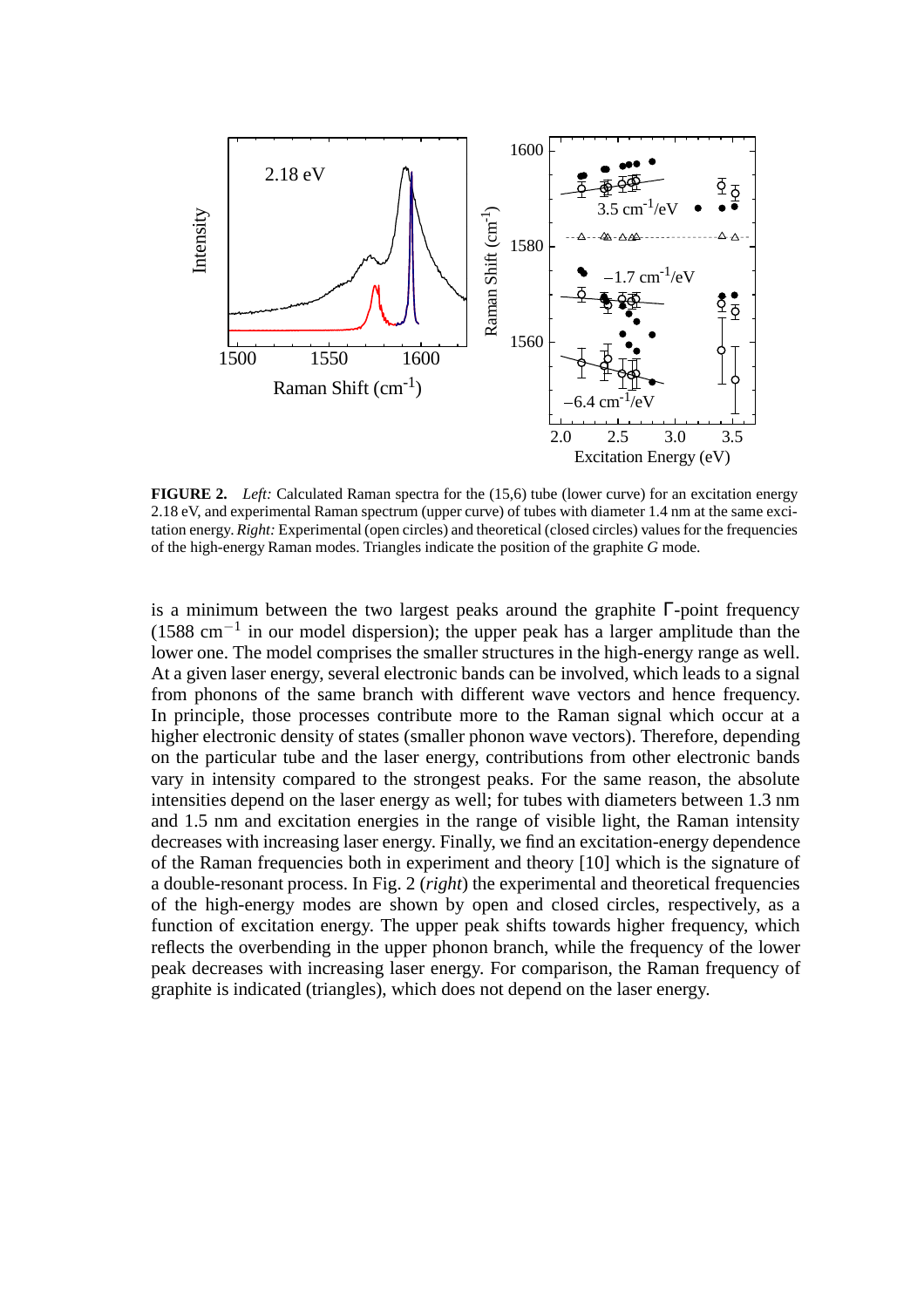

**FIGURE 3.** (*Left:*) Phonon dispersion relations of the (3,3) tube from *ab initio* calculations within the local-density function approximation. Thick lines: *m*˜ = 0 branches; circles: Γ-point frequencies of the LO and TO-like phonons. (*Right:*) Calculated Raman spectra of the (3,3) tube for an excitation energy 2.8 eV (solid line) and 4.1 eV (dashed line).

The Raman spectra shown in Fig. 2 with two prominent peaks at  $\approx 1570$  and  $\approx$ 1590 cm−<sup>1</sup> are often called "semiconducting" spectra. They typically appear at laser energies around the transition energies between the singularities in the electronic density of states for *semiconducting* tubes. Note that our calculation for the metallic (15,6) tube also yields a "semiconducting" spectrum. On the other hand, typical spectra from bulk samples which are attributed to metallic tubes exhibit a broad structure in the range from 1500 to 1600 cm−1, centered at lower frequency than the "semiconducting" spectra. This broadening and downshift of the high-energy peaks has been attributed to a coupling between the phonons and the conduction electrons in metallic tubes, resulting in a Fano-lineshape [11, 12]. The experimental peak shape and frequencies, however, have not been reproduced by calculations so far, and the question arises whether also these "metallic" spectra can be explained within the double-resonance model.

The phonon dispersion of metallic tubes at the  $\Gamma$  point is probably not sufficiently well described by our simple model dispersion based on graphene. In Fig. 3 (*left*) we show the phonon dispersion of the (3,3) tube from an *ab initio* calculation [13] within the local-density function approximation [14]. The  $\Gamma$ -point frequencies of the  $\tilde{m} = 0$ branches (circles) are at  $1470 \text{ cm}^{-1}$  and  $1490 \text{ cm}^{-1}$ , which is by about 100 cm<sup>-1</sup> lower than the graphite Γ-point frequency. This agrees well with the work by Kresse *et al.*, who in a similar *ab initio* calculation for larger armchair and zig-zag tubes found a decrease of the Γ-point frequencies in metallic tubes by some tens of wave numbers compared with those of semiconducting tubes [15].

On the other hand, one of these phonon branches exhibits a strong overbending up to  $\approx 1600 \text{ cm}^{-1}$  inside the Brillouin zone. In armchair tubes, phonons from this branch are actually forbidden by symmetry in a Raman process. But we expect a similar dispersion in chiral metallic tubes and therefore use this armchair dispersion as an example. If in a double-resonant Raman process the singularity in the electronic